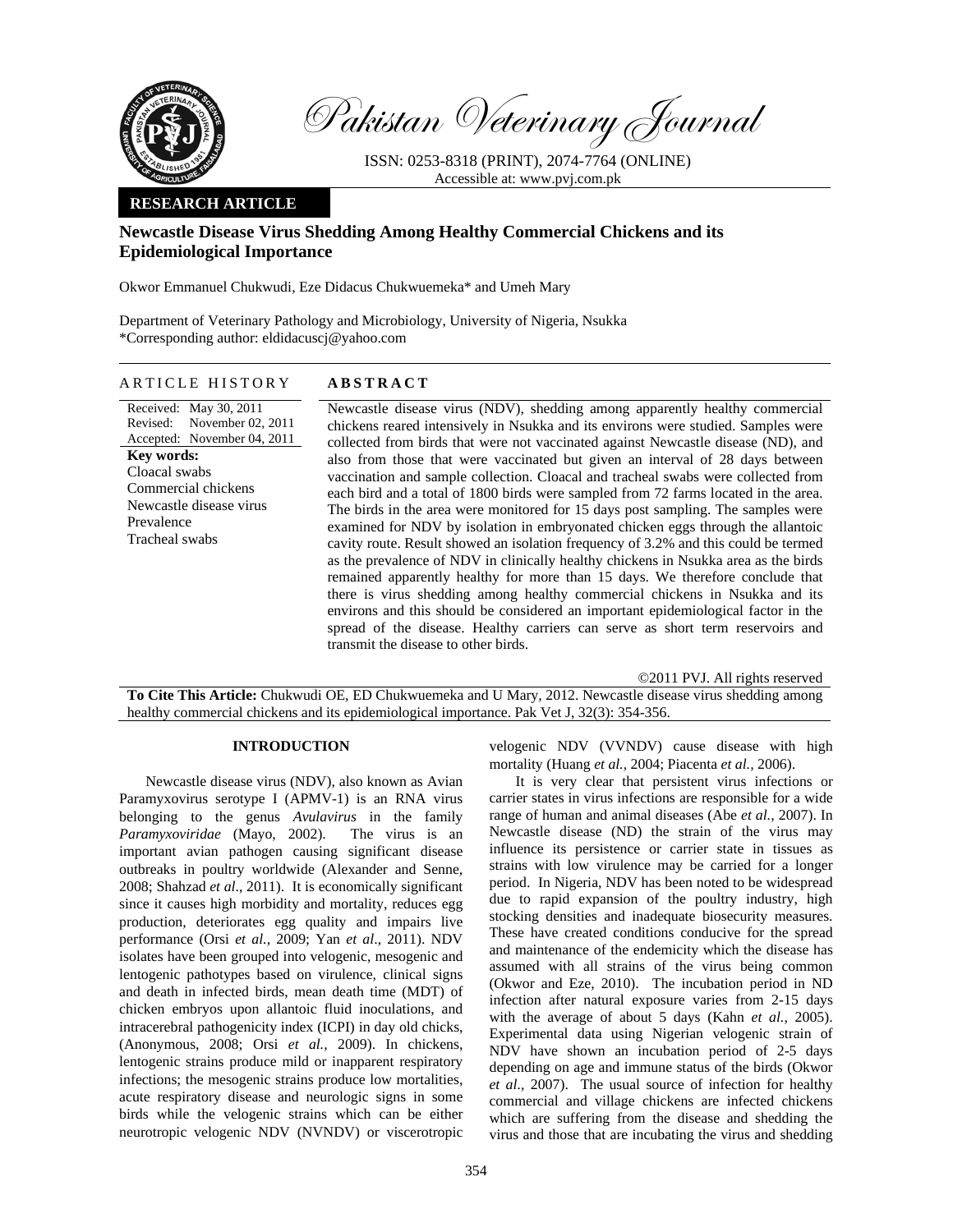them at the same time (Nwanta *et al.,* 2008). Virus excretion commences before clinical signs occur, therefore, those with longer incubation period posses greater danger.

Commercial flocks of poultry are important source of protein to the Nigerian populace and ND has been a limiting factor in their production. Virus shedders among healthy flocks could be a major epidemiological factor in this disease. Therefore this study was carried out to investigate the extent of virus shedding among clinically healthy commercial flocks.

#### **MATERIALS AND METHODS**

**Sampling of Birds:** Exotic chickens, reared intensively on commercial basis were studied. These included broilers, layers, pullets and cockerel. Farms in Nsukka located in Southeast Nigeria and its environs were sampled. Twenty to thirty birds were sampled in a farm. Samples were collected from apparently healthy flocks. History of vaccinations against ND was taken and samples were collected from birds that did not receive ND vaccine for 28 days and beyond. In other words, only birds not vaccinated against ND for 28 days and beyond were sampled and sampling was delayed until 28 days post vaccination in those that had received the vaccine prior to visit.

Cloacal and tracheal swabs were collected from each bird and pooled separately in universal bottles containing 1.5ml of antibiotics (10,000 IU/ml Penicillin, 10mg/ml Streptomycin and 0.25 mg/ml Gentamycin) reconstituted with phosphate buffered saline (PBS) and adjusted to pH 7.0-7.4. Samples were transported in cold flask to the laboratory where it was stored at -35° C until virus isolation. The farms that were sampled were monitored for 15 days and the health status of the birds noted.

**Virus Isolation:** Virus was isolated in embryonated chicken eggs using the allantoic cavity route. The pooled samples in PBS were centrifuged at 1000 g for 20 minutes and the undiluted supernatant used for the isolation, which was done according to the standard method described by Alexander (2003). About 0.2mlof the undiluted supernatant was inoculated into each of three 9-11 day old embryonated chicken eggs. After 72 hours of incubation, the eggs were chilled and the allantoic fluid was harvested. The allantoic fluid harvested was used in hemagglutination test to establish the presence of a hemagglutinating virus. Positive samples were subjected to hemagglutination inhibition test (Anonymous, 2008) using NDV specific antisera to confirm the presence of NDV.

#### **RESULTS AND DISCUSSION**

Most of the farms visited vaccinated against ND. This informed our reason for delaying sample collection for up to 28 days post vaccination in vaccinated flocks. This was done to minimize the possibility of isolation of vaccinal viruses among the flocks and to increase the chances of isolation of field viruses. Because of the wide spread vaccinations against ND, screening for antibodies against ND was not included in this study as this will not reflect the extent of infection by field viruses but will cover greatly, antibodies developed as a result of vaccination. Seventy two flocks were sampled in 45 farms that were visited. From 72 flocks, a total of 1800 birds were sampled. Out of these, NDV was isolated in 58 (3.2%) birds while the other birds remained apparently healthy for 15 days.

The result of this study will help in evaluating the prevalence of ND among exotic birds reared intensively in Nsukka and its environs. It will also help in establishing their role in the epidemiology of ND. This study showed 3.2 % virus isolation in healthy birds in this region for the birds that remained clinically healthy up to day 15 post sampling which is the upper limit of incubation of the virus. Similar study carried out by Orsi *et al.* (2010) in Brazil showed a prevalence of 6.8 - 58.4% within some geographical regions. However, they did not distinguish between vaccinated birds & birds that were not immediately vaccinated as the higher prevalence was got in regions where vaccination was widely done. Alexander and Senne (2008) noted that vaccines protect birds from clinical disease while virus replication and excretion may occur. In this study, vaccinated birds were excluded and that may be responsible for the low figure that was obtained. Nevertheless, the prevalence could be meaningful as shedding of NDV by these birds for a long time will definitely pose a risk and influence the spread of NDV.

An important factor in the epidemiology of ND in commercial chickens is the introduction of the virus in a flock. Moreover, the persistence of the virus in a flock can influence the course of the disease and the spread or distribution of the virus to neighboring farms. Nwanta *et al.* (2008) were of the opinion that most cases of ND in village chickens can be attributed to chickens that are shedding the virus. These are usually chickens that are incubating the disease as virus excretion commences before clinical signs occur. Birds that have recovered from clinical infection or vaccinated birds may be shedders. Vaccinated birds may show no clinical signs at all on challenge with virulent virus but will become infected and excrete the virulent virus for up to 2 weeks (Miller *et al.,*  2009). Birds incubating the virus will spread the virus to the healthy non infected ones.

Experimental and field data review suggests that permanent carrier or shedding state in ND is rare in chickens (Alexander *et al.,* 2006). These authors noted that though this may be true for chickens, an opinion was expressed that more lasting carrier state may occur in turkeys and other avian species. For instance, Lima *et al.* (2004) wrote that Japanese quail (*Coturnix coturnix japonica*) might be a carrier of NDV suggesting that these species may play an important role in the epidemiology of ND in regions with commercial poultry production. Sparrows have been found to be reservoirs for NDV (Silva *et al.,* 2006). Waterfowls, ducks, geese and teals maintain NDV strains. The virulent strain circulating in wild environment can be transmitted to commercial poultry flocks (Hlinak *et al.,* 2006). Moreover, persistent infection of cells has been seen in cell culture and some tissue explants have remained morphologically intact and able to support the replication of NDV for 6 months (Zaffuto *et al.,* 2008). It therefore means that other avian species which are carriers and shedders of this virus are potential source of infection to chickens.